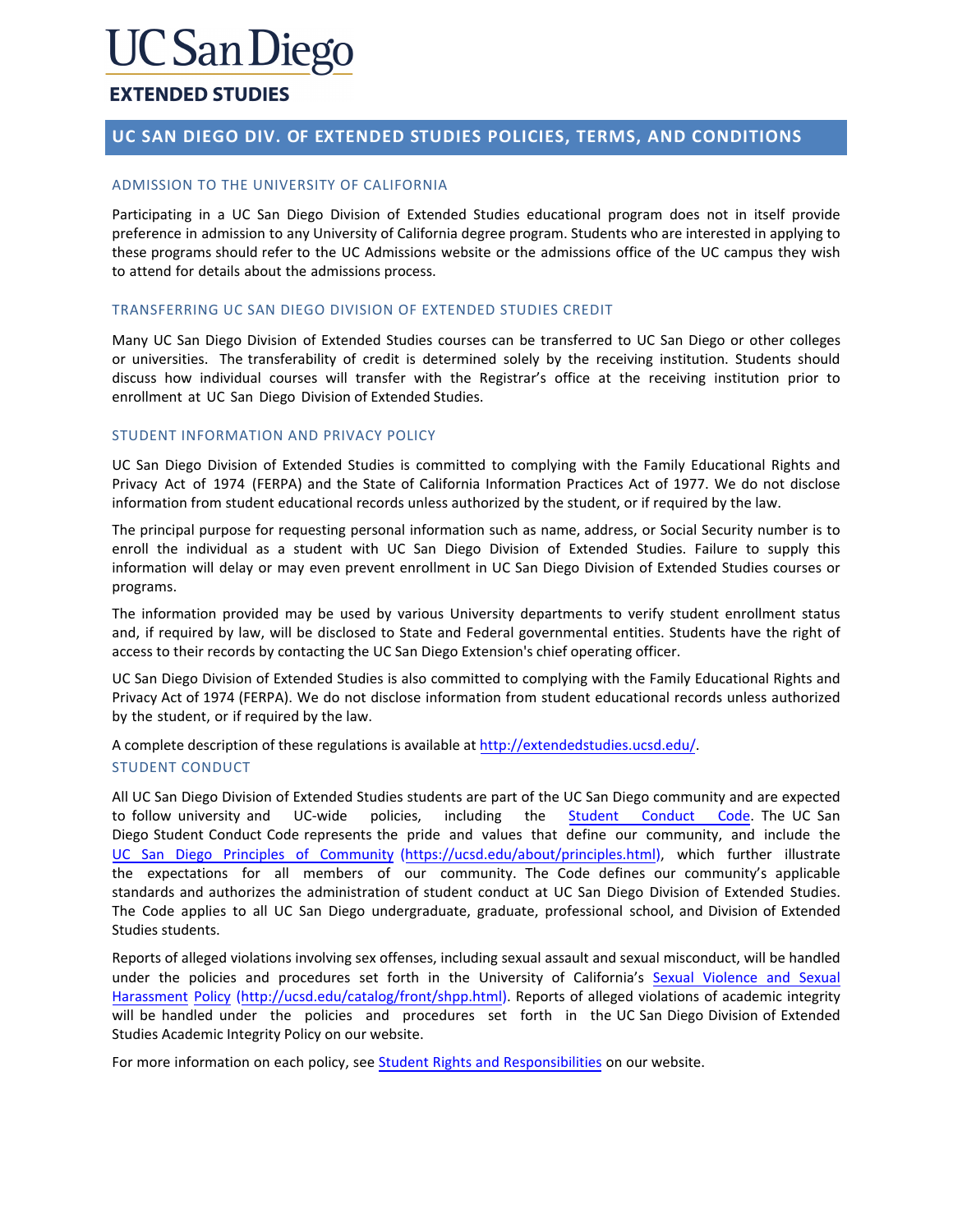#### ACADEMIC INTEGRITY

UC San Diego Division of Extended Studies values life-long learning and the opportunity to serve individuals, organizations and the community by providing continuing education and degree-related programs that support academic, professional, economic and social development.

To support our efforts, it is essential to create an environment where academics are achieved through one's own efforts. Division of Extended Studies expects that academic study will be applied with honesty, responsibility to scholarship and with original thought. This is a shared responsibility between the Instructors, the Students, and the administration.

Reports of alleged violations of academic integrity will be handled under the policies and procedures set forth in the UC San Diego Division of Extended Studies Academic Integrity Policy.

For more information, see UC San Diego [Extended Studies Academic Integrity Policy on our website.](http://extension.ucsd.edu/student/pdf/academicIntegrityPolicy.pdf)

#### NONDISCRIMINATION AND SEXUAL HARASSMENT

The University of California, in accordance with applicable Federal and State law and University policy, does not discriminate on the basis of race, color, national origin, religion, sex, gender identity, pregnancy, physical or mental disability, medical condition (cancer related or genetic characteristics), ancestry, marital status, age, sexual orientation, citizenship, or service in the uniformed services. The University also prohibits harassment on any of these bases, including sexual harassment, as well as sexual assault, domestic violence, dating violence, and stalking. This nondiscrimination policy covers admission, access, and treatment in University programs and activities.

In accordance with Section 504 of the Rehabilitation Act of 1973 and Americans with Disabilities Act of 1990, UC San Diego Division of Extended Studies strives to provide equal access and an exceptional learning environment for all students.

[For the complete description, see](https://extension.ucsd.edu/student-resources/Services-for-Students-with-Disabilities) [Services for Students with Disabilities](https://extendedstudies.ucsd.edu/student-resources/Services-for-Students-with-Disabilities) page on our website

If students have questions about student-related nondiscrimination policies or concerns about possible discrimination or harassment, they should contact the Office for the Prevention of Harassment and Discrimination (OPHD) at (858) 534-8298, [ophd@ucsd.edu,](mailto:ophd@ucsd.edu) or [reportbias.ucsd.edu.](file://ad/unex-dfs/Depts/Student%20Services/Veterans%20Education%20Benefits/VA%20Registration%20Packet/reportbias.ucsd.edu) Students are encouraged to seek assistance as soon as possible, as time limits may apply to complaint resolution processes.

#### FEE CHANGES

All fees, including course fees, are subject to change without notice. UC San Diego Division of Extended Studies courses are priced individually, not per unit. For current course fees, please see t[he individual course web pages](https://extension.ucsd.edu/courses-and-programs)  on our website.

## GRADES

#### **Grading Options**

Students have the option to choose how they want their course(s) graded: a letter grade, pass/no pass, or not for credit. Not all grading options are available for all courses. If a grading option is not selected, the default grading option will be assigned.

For most courses, the student may change their grading option at any time before the final class meeting (by 11:59 p.m. on the day before the published end date for online courses) or before final grades are posted, whichever comes first. Concurrent enrollment courses are held to UC San Diego's deadlines.

For more information, view our [Grading Options policy](https://extendedstudies.ucsd.edu/student-resources/registration-policies-and-procedures) [on our website.](https://extension.ucsd.edu/student-resources/registration-policies-and-procedures)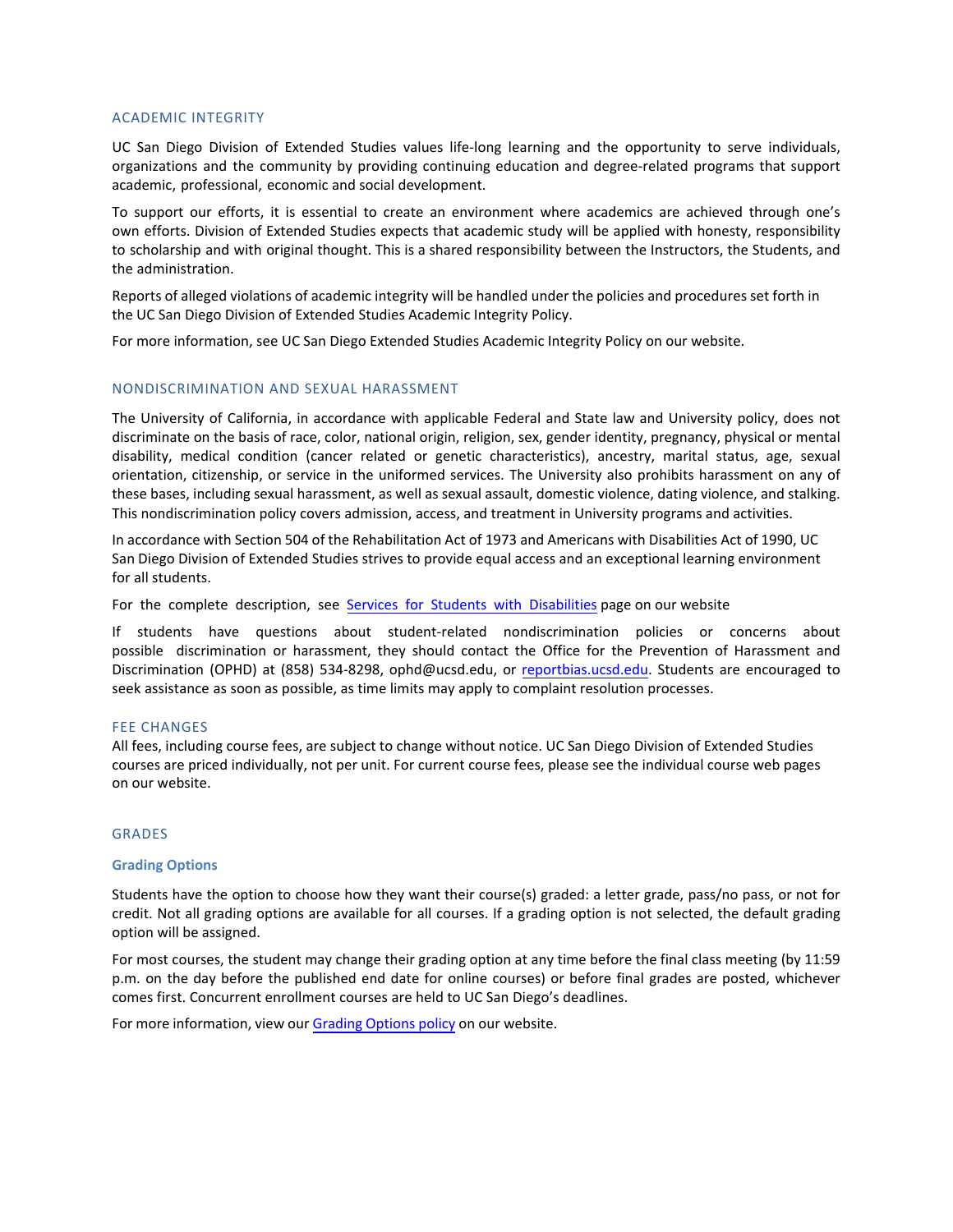#### **Incomplete Grades**

An Incomplete "I" is a temporary grade students can request via petition when sudden serious medical situations, compulsory military service, or other extenuating circumstances beyond the student's control such as family emergencies prevent the on-time completion of course requirements.

For more information, view our Incomplete [Grades policy](https://extendedstudies.ucsd.edu/student-resources/Academic-Information) on our website.

#### **Grade Changes and Appeals**

All grades are determined by the instructor and (with the exception of "I" grades) are considered final when they are submitted. An instructor may request a change to a final grade if there has been an error in calculation or transcription of the grade.

#### **Grade Appeal Procedure**

Students who believe their grade was improperly assigned or that they received a grade based on non-academic criteria have the right to question and appeal the final grade. Grounds for an appeal are limited to administrative error, work turned in to the instructor that was not included in the total score, and/ or improper grading procedures. No grade may be changed more than one calendar year from the time it was recorded.

For more information, view our [Grade Appeal Procedure](https://extendedstudies.ucsd.edu/student-resources/Academic-Information) on our website.

#### DROPPING COURSES

Students must submit all drop requests to Student Services in writing. Notifying the instructor of the intent to drop or not attending does not constitute dropping a course. Drops are effective as of the date on which Student Services receives the written request, regardless of when the student ceased attendance.

Students should drop courses before the official drop deadline to avoid a negative impact on their academic record. Students who enroll in a course but do not attend should drop the course prior to the final class meeting. Instructors do not have the authority to drop students who do not attend their courses.

#### **Drop Deadline**

Most courses can be dropped at any time before the final class meeting (by 11:59 p.m. on the day before the published end date for online courses) or before final grades are posted, whichever comes first. Concurrent enrollment courses are held to UC San Diego's policies and deadlines, which may differ from Extension's policies and deadlines.

#### **Refund Policy and Deadline to Drop for a Refund**

To be eligible for a refund, students must submit a written drop request for the course prior to the published refund deadline. Refund deadlines are unique to each course and can be found in the course information at [on our website](http://extendedstudies.ucsd.edu/) and in the "My Courses" section of My Extension. Students who drop after the refund deadline, even if they enrolled after that date, will not receive a refund.

Concurrent enrollment courses are held to UC San Diego's policies and deadlines, which may differ from Extension's policies and deadlines.

Some fees, including late fees, certificate fees, and some materials, technology and lab fees are non-refundable.

#### **Drop and Refund Petitions**

Students may file a petition for a retroactive drop, refund, or grade forgiveness after the refund deadline if they are unable to continue enrollment for various reasons.

For more information, view th[e Refund Petitions policy](https://extendedstudies.ucsd.edu/student-resources/Tuition-and-Fees) on our website.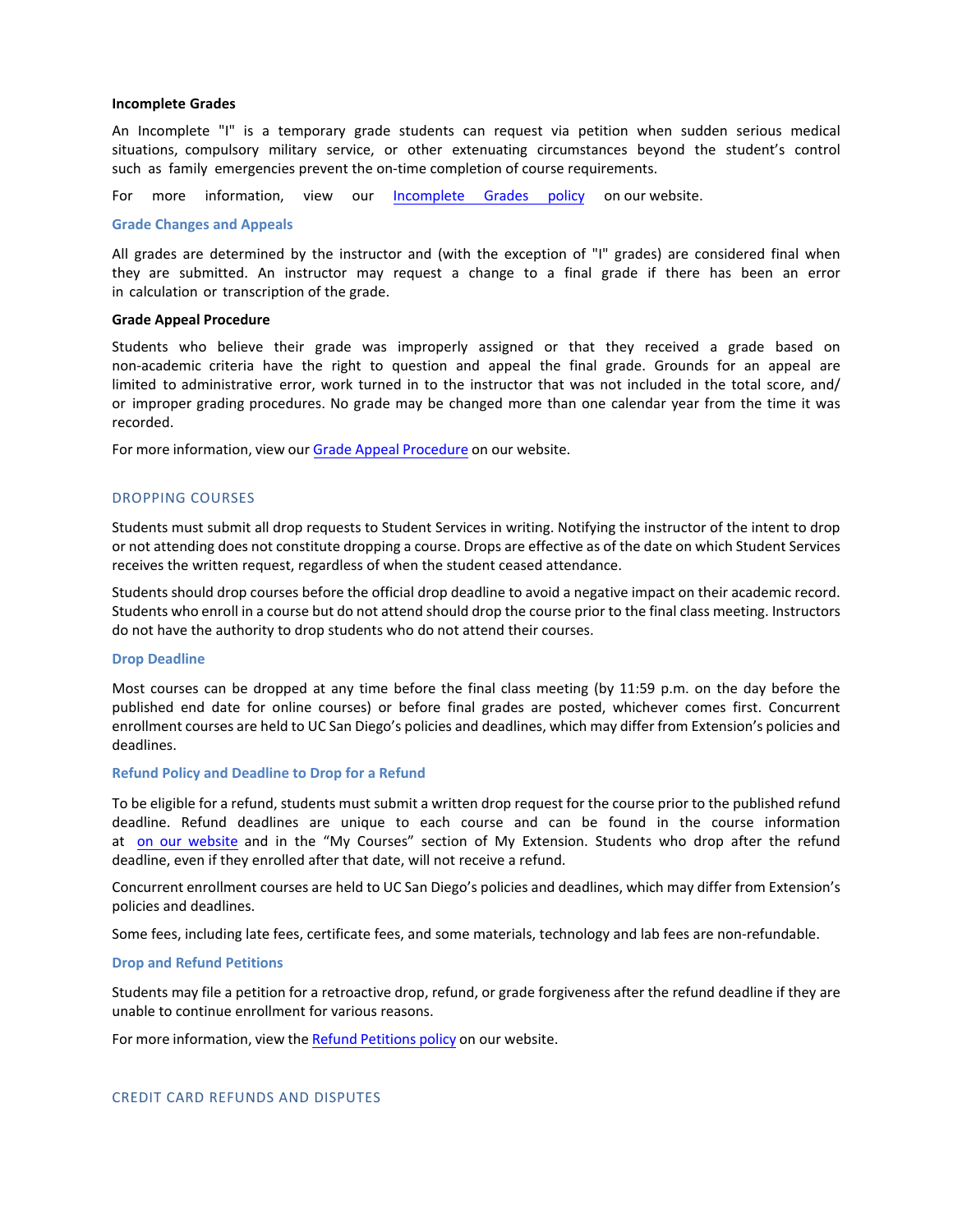Refunds for courses dropped prior to the refund deadline are processed within seven to ten business days. All refunds for payments made by credit card are issued to the card used during the original transaction. If the credit card used for the original transaction has expired, a credit may be issued to the student's UC San Diego Division of Extended Studies account in lieu of a refund. This credit can be used toward additional courses and fees at UC San Diego Division of Extended Studies and is good for 15 months from the date the credit is issued.

Credit card purchases are protected under the Fair Credit Billing Act. For more information, please visit the Federal Trade Commission website. Disputing a credit card purchase does not constitute officially dropping a course. Students still need to follow the required procedure to drop a course.

## RETURNED CHECKS

There is a \$25 service charge for checks returned due to insufficient funds, stopped payments or closed accounts. If the bank returns your check for any reason, you are still responsible for full payment unless you officially drop the [course](https://extendedstudies.ucsd.edu/student-resources/registration-policies-and-procedures) examples to the refund to the refund to the refund to deadline.

In the event of a returned check, we will place a hold on your student record and will not approve any further enrollment or transcript requests until you have paid your account in full. We permanently revoke check-writing privileges for all two-time offenders.

#### TRANSFERRING COURSES

Students who wish to transfer from one course to another must submit a request in writing. Because a transfer is a drop/add, students must submit the request to Student Services before the published refund deadline of the course they wish to drop.

If the transfer results in a balance due, the student will be responsible for payment before their request can be processed. If the transfer results in a credit, the student will be refunded that amount per the Refund Policy.

#### **WAITLISTS**

When a course reaches its maximum enrollment capacity, a waitlist may become available. Any eligible student wishing to enroll in a course that has reached its capacity may request to add themselves to one section of that course's waitlist.

Being on a waitlist does not guarantee registration in the course or that a new section will be made available.

A student on the waitlist is not officially enrolled in the course and is not eligible to attend or receive a grade in the course.

Students are not eligible to be waitlisted for a course if they have a hold on their account which blocks enrollment (such as a financial hold) or if they do not meet the course prerequisites.

#### **Waitlist Procedure**

Student Services tracks and manages all waitlists. As seats become available, Student Services will email eligible students in the order in which they were waitlisted to proceed with enrollment. It is the student's responsibility to check their email every day and respond by the specified enrollment deadline. Students who do not respond will be skipped, and their spot offered to the next person on the waitlist.

As a courtesy to others, students who decide that they do not want to enroll in a waitlisted course should drop themselves from the waitlist.

#### CANCELED COURSES

We reserve the right to either cancel courses that do not meet minimum enrollment requirements before they begin or discontinue those courses after the first meeting. If a course is canceled for any reason, enrolled students will